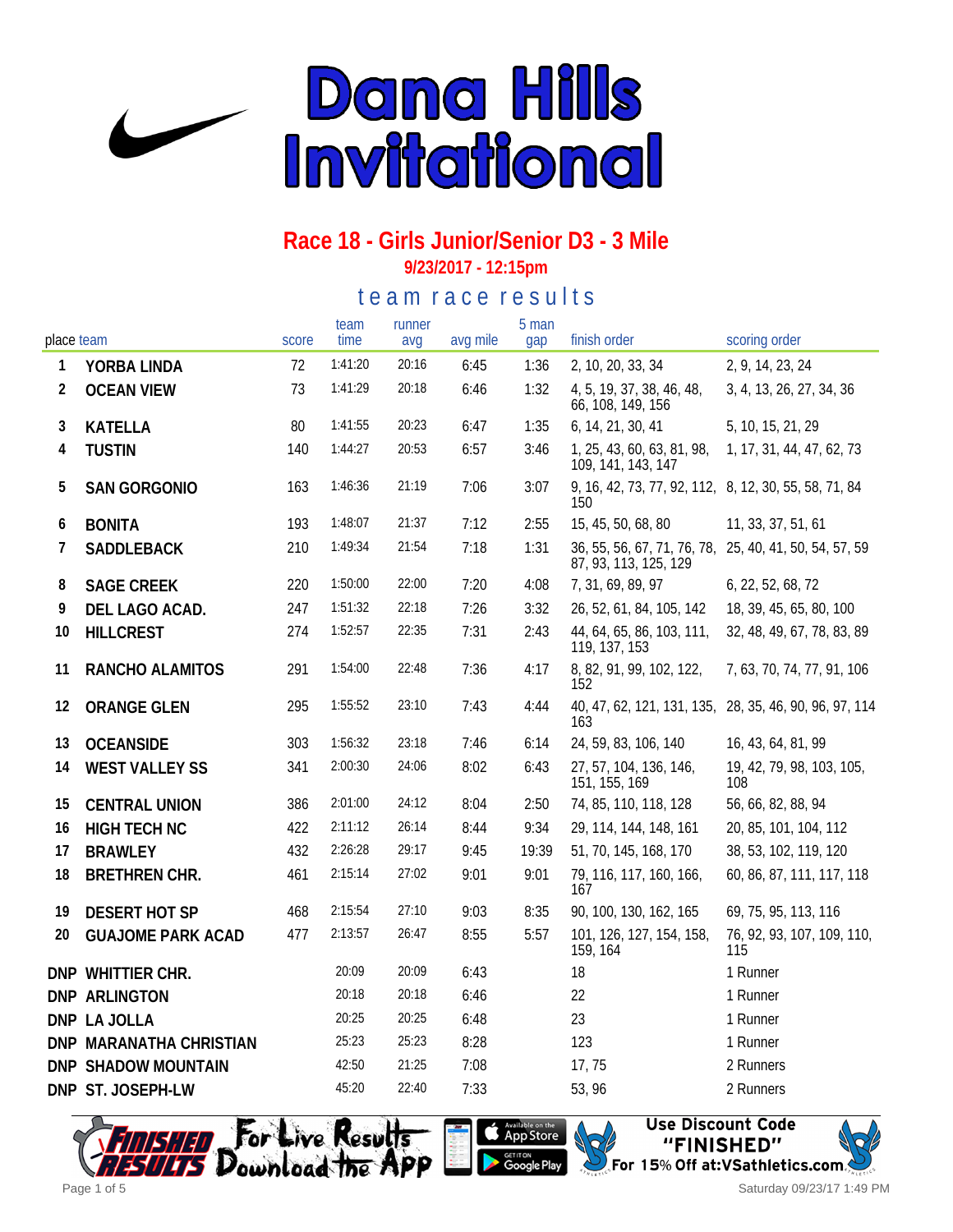#### **Race 18 - Girls Junior/Senior D3 - 3 Mile 9/23/2017 - 12:15pm**

#### te am race results

| place team          | score | team<br>time | runner<br>avg | avg mile | 5 man<br>gap | finish order     | scoring order |
|---------------------|-------|--------------|---------------|----------|--------------|------------------|---------------|
| DNP LINCOLN LA      |       | 48:33        | 24:16         | 8:05     |              | 88, 120          | 2 Runners     |
| DNP SOUTHWEST (EC)  |       | 1:04:48      | 21:36         | 7:12     |              | 3, 35, 107       | 3 Runners     |
| <b>DNP ESTANCIA</b> |       | 1:11:14      | 23:45         | 7:55     |              | 12, 115, 134     | 3 Runners     |
| DNP SOUTH PASADENA  |       | 1:04:29      | 21:29         | 7:10     |              | 13, 32, 94       | 3 Runners     |
| DNP VALHALLA        |       | 1:08:26      | 22:48         | 7:36     |              | 28, 54, 132      | 3 Runners     |
| DNP BISHOP ALEMANY  |       | 1:19:15      | 26:25         | 8:48     |              | 133, 138, 139    | 3 Runners     |
| DNP IRVINE          |       | 1:28:15      | 22:04         | 7:21     |              | 11, 58, 72, 95   | 4 Runners     |
| DNP WESTERN         |       | 1:37:42      | 24:25         | 8:08     |              | 39, 49, 124, 157 | 4 Runners     |

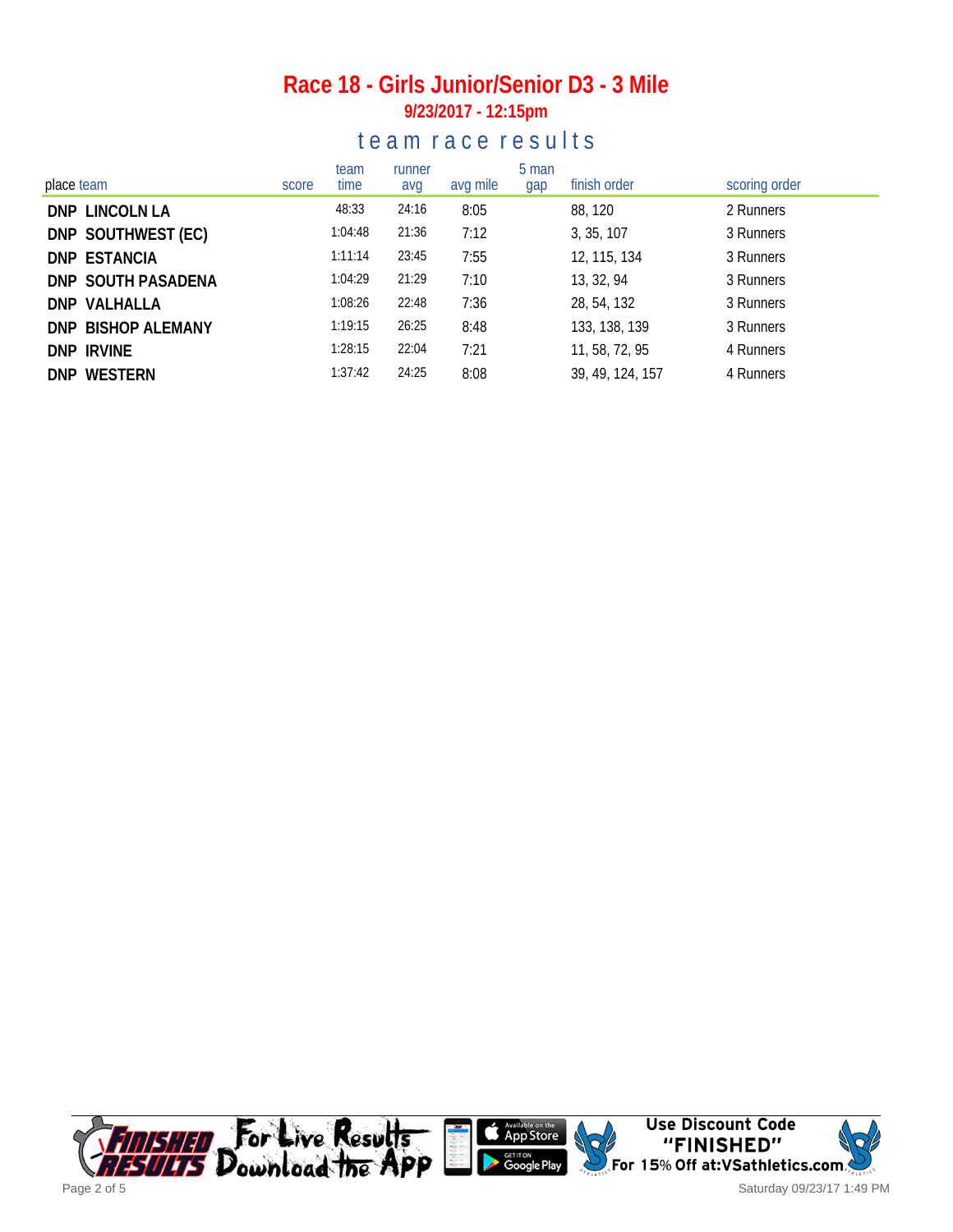

# **Race 18 - Girls Junior/Senior D3 - 3 Mile**

**9/23/2017 - 12:15pm**

## individual race results

| place          | name                     |    | grade school    | time      | points         | place | name                                   |    | grade school   | time    | points |
|----------------|--------------------------|----|-----------------|-----------|----------------|-------|----------------------------------------|----|----------------|---------|--------|
| 1              | ARLENE PERALTA           | 12 | Tustin          | 18:24.2 1 |                | 36    | <b>LUPE SORIANO</b>                    | 11 | Saddleback     | 21:03.6 | - 25   |
| 2              | PAYTON JANISH            | 11 | Yorba Linda     | 19:22.0 2 |                | 37    | ANALISA CHAVEZ                         | 11 | Ocean View     | 21:05.7 | 26     |
| 3              | LUISA MONTOYA            | 12 | Southwest (Ec)  | 19:27.3   |                | 38    | <b>KELSEY ORD</b>                      | 12 | Ocean View     | 21:05.8 | 27     |
| 4              | <b>ADRIANA GIL</b>       | 11 | Ocean View      | 19:33.0 3 |                | 39    | <b>LESLEY VICENTE</b>                  | 12 | Western        | 21:09.1 |        |
| 5              | <b>MICAYLA SHOOK</b>     | 12 | Ocean View      | 19:35.2 4 |                | 40    | <b>MARLEN BAUTISTA</b>                 | 11 | Orange Glen    | 21:09.7 | 28     |
| 6              | <b>DIANA ROMERO</b>      | 11 | Katella         | 19:36.8   | 5              | 41    | <b>BRENDA HERNANDEZ</b>                | 12 | Katella        | 21:12.3 | 29     |
| $\overline{1}$ | <b>BROOKLYNN DEAL</b>    | 11 | Sage Creek      | 19:39.0 6 |                | 42    | TAYONNA HARGROVE                       | 11 | San Gorgonio   | 21:13.7 | 30     |
| 8              | <b>BELEN LUNA</b>        | 12 | Rancho Alamitos | 19:42.1   | $\overline{7}$ | 43    | KATHERINE CARRILLO                     | 11 | Tustin         | 21:14.1 | 31     |
| 9              | <b>VERONICA MORALES</b>  | 12 | San Gorgonio    | 19:46.2   | 8              | 44    | ALYSSA RAMIREZ                         | 12 | Hillcrest      | 21:16.7 | 32     |
| 10             | <b>JAYLIN MANDLEY</b>    | 12 | Yorba Linda     | 19:48.4   | 9              | 45    | NADINE ORDAZ                           | 11 | <b>Bonita</b>  | 21:17.0 | 33     |
| 11             | <b>FLORENCE LEE</b>      | 11 | Irvine          | 19:56.3   |                | 46    | <b>HOLLY REYNOLDS</b>                  | 12 | Ocean View     | 21:17.1 | 34     |
| 12             | DAFNE GARDUNO            | 12 | Estancia        | 19:57.7   |                | 47    | CARLA MONDRAGON                        | 12 | Orange Glen    | 21:17.5 | 35     |
| 13             | SARAH URIARTE            | 11 | South Pasadena  | 19:58.4   |                | 48    | ADRIANA FLORES                         | 11 | Ocean View     | 21:19.0 | 36     |
| 14             | LUCERO TORRES            | 12 | Katella         | 19:59.2   | 10             | 49    | <b>BRIANNA MENDEZ</b>                  | 12 | Western        | 21:24.2 |        |
| 15             | EMMA BARRAGAN            | 11 | <b>Bonita</b>   | 20:00.3   | 11             | 50    | <b>HANNAH THORP</b>                    | 11 | Bonita         | 21:29.5 | 37     |
| 16             | BRITNEY DE LA CRUZ       | 12 | San Gorgonio    | 20:01.3   | 12             | 51    | <b>MAGUIE PEREZ</b>                    | 11 | <b>Brawley</b> | 21:34.2 | 38     |
| 17             | <b>AMBER SIENICKI</b>    | 11 | Shadow Mountain | 20:06.6   |                | 52    | SKYLAR HEYVELD                         | 11 | Del Lago Acad. | 21:37.6 | 39     |
| 18             | <b>FATIMA MONTELONGO</b> | 12 | Whittier Chr.   | 20:09.2   |                | 53    | <b>RENAE MCCOY</b>                     | 11 | St. Joseph-Lw  | 21:38.3 |        |
| 19             | ROMIE SMITH              | 12 | Ocean View      | 20:10.1   | 13             | 54    | JACQUELINE FONSECA                     | 12 | Valhalla       | 21:40.4 |        |
| 20             | <b>GRACE CAMPBELL</b>    | 12 | Yorba Linda     | 20:14.5   | 14             | 55    | <b>JAZMIN SERVIN</b>                   | 11 | Saddleback     | 21:45.6 | 40     |
| 21             | <b>ANNIE QUACH</b>       | 12 | Katella         | 20:16.9   | 15             | 56    | DYANARA SEGOVIA                        | 11 | Saddleback     | 21:46.7 | 41     |
| 22             | <b>SAVANNAH MILNER</b>   | 12 | Arlington       | 20:18.2   |                | 57    | ALEXIS MENDIVIL                        | 11 | West Valley SS | 21:59.2 | 42     |
| 23             | <b>INES ROBO</b>         | 12 | La Jolla        | 20:25.5   |                | 58    | <b>KAITLYN KIM</b>                     | 11 | Irvine         | 22:00.6 |        |
| 24             | <b>DOUGLAS ABBY</b>      | 12 | Oceanside       | 20:29.2   | 16             | 59    | ANA LEZAMA                             | 12 | Oceanside      | 22:02.6 | 43     |
| 25             | IRLANDA HERNANDEZ        | 12 | Tustin          | 20:33.9   | 17             | 60    | <b>GIOVANNA RUBIO</b>                  | 11 | Tustin         | 22:04.1 | 44     |
| 26             | <b>JOSELINE SANCHEZ</b>  | 12 | Del Lago Acad.  | 20:35.4   | 18             | 61    | <b>SLAGADO</b><br>AISHA WALLACE-       | 11 | Del Lago Acad. | 22:07.3 | 45     |
| 27             | <b>CHRISTINA STUVE</b>   | 11 | West Valley SS  | 20:42.7   | 19             |       | PALOMARES                              |    |                |         |        |
| 28             | ARIANA MARTINEZ          | 11 | Valhalla        | 20:43.6   |                | 62    | YULISA MAYA                            | 11 | Orange Glen    | 22:08.9 | 46     |
| 29             | <b>CRISTA TUITT</b>      | 11 | High Tech NC    | 20:44.0   | 20             | 63    | <b>ODALIS RINCON</b><br><b>RAMIREZ</b> | 11 | Tustin         | 22:11.0 | 47     |
| 30             | <b>TIFFANY RAMIREZ</b>   | 12 | Katella         | 20:50.6   | 21             | 64    | <b>DESTENY DUQUE</b>                   | 12 | Hillcrest      | 22:14.9 | 48     |
| 31             | ARIANA BECKETT           | 11 | Sage Creek      | 20:51.0   | 22             | 65    | <b>SARAI RIOS</b>                      | 11 | Hillcrest      | 22:15.7 | 49     |
| 32             | CAROLINE LIU             | 12 | South Pasadena  | 20:54.6   |                | 66    | HANNAH TAKASUKA                        | 12 | Ocean View     | 22:19.9 |        |
| 33             | AMAYA COLBURN            | 11 | Yorba Linda     | 20:57.7   | 23             | 67    | <b>JACQUELIN MARTINEZ</b>              | 12 | Saddleback     | 22:22.9 | 50     |
| 34             | SARA GODFREY             | 11 | Yorba Linda     | 20:58.3   | 24             | 68    | <b>CELIA BARTEL</b>                    | 11 | Bonita         | 22:25.6 | 51     |
| 35             | ALYSSA MIRANDA           | 12 | Southwest (Ec)  | 21:00.8   |                |       |                                        |    |                |         |        |





Saturday 09/23/17 1:49 PM

**Use Discount Code** 

"FINISHED"

For 15% Off at:VSathletics.com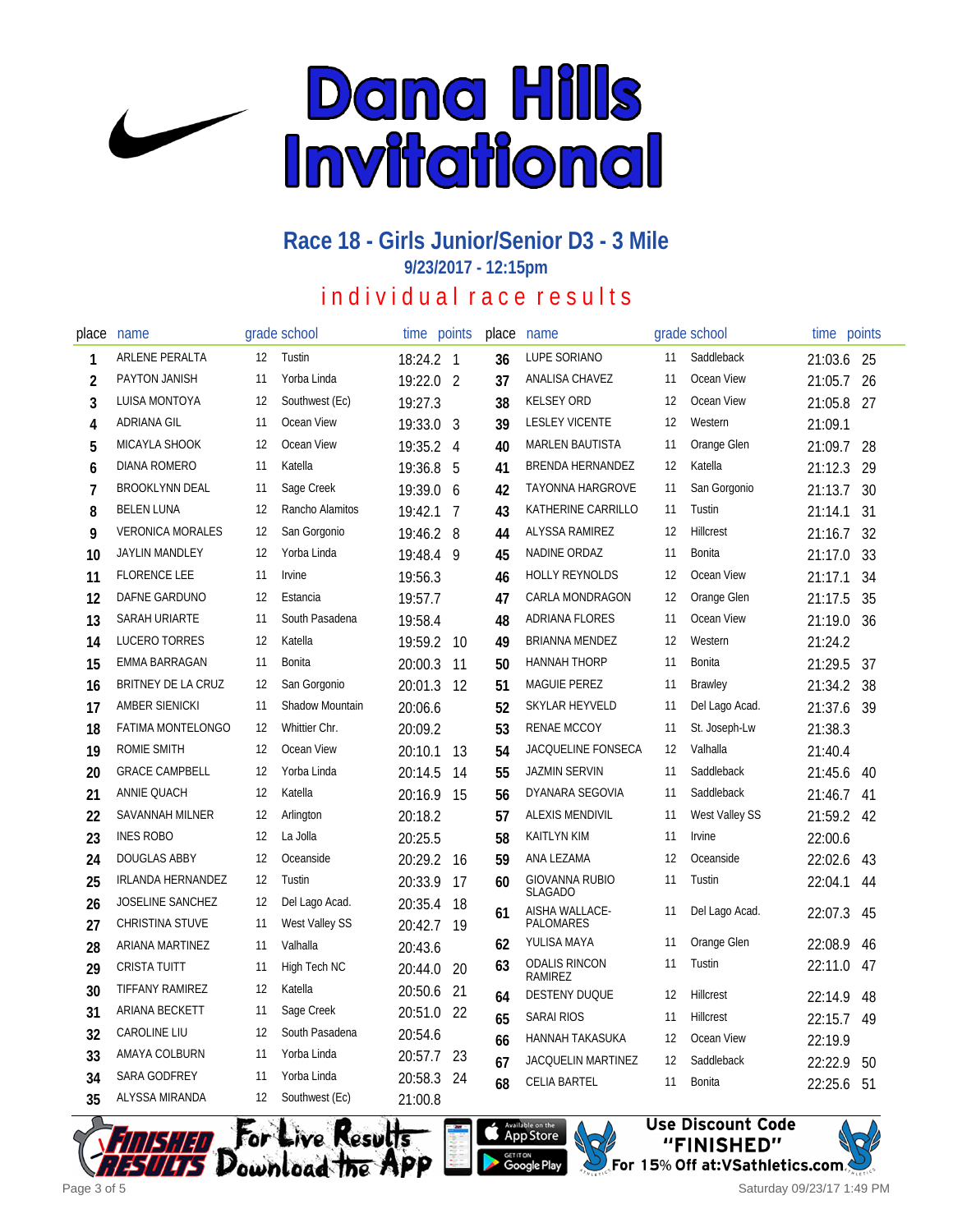# **Race 18 - Girls Junior/Senior D3 - 3 Mile**

**9/23/2017 - 12:15pm**

# individual race results

| place | name                     |    | grade school           | time points |      | place | name                                           |          | grade school                       | time points |     |
|-------|--------------------------|----|------------------------|-------------|------|-------|------------------------------------------------|----------|------------------------------------|-------------|-----|
| 69    | <b>JENNY TUCKER</b>      | 11 | Sage Creek             | 22:26.9     | 52   | 111   | KAMRYN HOWELL                                  | 11       | Hillcrest                          | 24:26.9     | 83  |
| 70    | NATALIE NIEBLAS          | 12 | <b>Brawley</b>         | 22:34.5     | 53   | 112   | <b>BREANNA RAMIREZ</b>                         | 12       | San Gorgonio                       | 24:45.3     | 84  |
| 71    | <b>JAZMIN LLAMAS</b>     | 11 | Saddleback             | 22:35.5     | 54   | 113   | ANDREA CAMARILLO                               | 11       | Saddleback                         | 24:52.3     |     |
| 72    | <b>MEGAN VU</b>          | 12 | <b>Irvine</b>          | 22:40.6     |      | 114   | <b>ALIZA BOS</b>                               | 11       | High Tech NC                       | 24:58.4     | 85  |
| 73    | ANDREA ANTUNEZ           | 11 | San Gorgonio           | 22:41.5     | 55   | 115   | <b>JACKIE RAMIREZ</b>                          | 12       | Estancia                           | 25:02.8     |     |
| 74    | MELISSA SANCHEZ          | 11 | <b>Central Union</b>   | 22:43.2     | 56   | 116   | CASANDRA COLEMAN                               | 11       | Brethren Chr.                      | 25:02.9     | 86  |
| 75    | SOPHIA PACKARD           | 12 | <b>Shadow Mountain</b> | 22:44.3     |      | 117   | <b>JAMIE JOW</b>                               | 12       | Brethren Chr.                      | 25:03.1     | 87  |
| 76    | VANESSA HERNANDEZ        | 12 | Saddleback             | 22:49.7     | 57   | 118   | RAQUEL PEREZ                                   | 12       | <b>Central Union</b>               | 25:11.0     | 88  |
| 77    | <b>JAQUELINE FLORES</b>  | 11 | San Gorgonio           | 22:53.5     | 58   | 119   | LILY SOTELO                                    | 11       | <b>Hillcrest</b>                   | 25:17.7     | 89  |
| 78    | <b>MADELINE NAPIER</b>   | 12 | Saddleback             | 22:53.7     | 59   | 120   | PAULINE HEREDIA                                | 12       | Lincoln LA                         | 25:18.5     |     |
| 79    | <b>SAMI TIMBLIN</b>      | 12 | Brethren Chr.          | 22:55.1     | 60   | 121   | ALONDRA CAMACHO-                               | 12       | Orange Glen                        | 25:22.0     | 90  |
| 80    | <b>BAYLEE JACKSON</b>    | 11 | <b>Bonita</b>          | 22:55.3     | 61   |       | <b>HERNANDEZ</b><br>KIMBERLY FLORES            | 12       | Rancho Alamitos                    |             |     |
| 81    | ESTEFANY JIMENEZ         | 11 | Tustin                 | 22:55.4 62  |      | 122   | LEIANNA RODILES                                | 12       | Maranatha Christian                | 25:23.1     | 91  |
| 82    | <b>CHRYSTINE TAPIA</b>   | 11 | Rancho Alamitos        | 23:02.4     | 63   | 123   | KIMBERLY RODRIGUEZ                             | 12       | Western                            | 25:23.8     |     |
| 83    | STEPHANIE CEJA           | 12 | Oceanside              | 23:02.7     | 64   | 124   | CELINE OEZKAN                                  | 12       | Saddleback                         | 25:24.0     |     |
| 84    | MARCELLA KUC             | 11 | Del Lago Acad.         | 23:04.1     | 65   | 125   | KIERSTON OCHOA                                 | 11       | Guajome Park Acad                  | 25:27.1     |     |
| 85    | <b>ANALY VALLE</b>       | 12 | <b>Central Union</b>   | 23:06.5     | 66   | 126   | <b>GABRIELA CURERO</b>                         | 12       | Guajome Park Acad                  | 25:31.2     | 92  |
| 86    | <b>TAYLOR LEIMBACH</b>   | 11 | Hillcrest              | 23:10.6 67  |      | 127   | <b>BRYANNA RUIZ</b>                            | 12       | <b>Central Union</b>               | 25:33.5     | 93  |
| 87    | JENNIFER MARTINEZ        | 12 | Saddleback             | 23:12.8     |      | 128   | <b>AMBER LLAMAS</b>                            | 12       | Saddleback                         | 25:34.1     | 94  |
| 88    | <b>CLAUDIA MEREGILDO</b> | 12 | Lincoln LA             | 23:15.2     |      | 129   | ROXANA AVENDANO                                | 12       | Desert Hot Sp                      | 25:44.2     |     |
| 89    | <b>KIRSTEN STEELE</b>    | 11 | Sage Creek             | 23:15.3     | 68   | 130   | KIMBERLY CRUZ                                  | 11       |                                    | 25:51.9     | 95  |
| 90    | <b>JULIA ZAMORANO</b>    | 11 | Desert Hot Sp          | 23:18.7     | 69   | 131   | ARIELLE WHITE                                  | 11       | Orange Glen<br>Valhalla            | 25:54.5     | 96  |
| 91    | MICHELLE MARTINEZ        | 12 | Rancho Alamitos        | 23:25.8     | 70   | 132   | KARINA CASTRO                                  | 11       |                                    | 26:02.0     |     |
| 92    | ADRIANA BARRAGAN         | 12 | San Gorgonio           | 23:31.4     | - 71 | 133   | <b>GISSIEL HERNANDEZ</b>                       | 11       | <b>Bishop Alemany</b><br>Estancia  | 26:04.4     |     |
| 93    | <b>MARY VICENS</b>       | 12 | Saddleback             | 23:31.4     |      | 134   | <b>KAREN RUIZ</b>                              | 11       |                                    | 26:14.4     |     |
| 94    | <b>FRANNY CROSS</b>      | 12 | South Pasadena         | 23:36.6     |      | 135   |                                                |          | Orange Glen                        | 26:18.8     | 97  |
| 95    | <b>STEPHENY WU</b>       | 11 | Irvine                 | 23:38.4     |      | 136   | <b>VELVETH DELEON</b><br><b>EMILY MENDIOLA</b> | 11<br>11 | West Valley SS<br><b>Hillcrest</b> | 26:20.8     | 98  |
| 96    | SARAH BAZUA              | 11 | St. Joseph-Lw          | 23:42.4     |      | 137   | <b>MAYA SANTOS</b>                             | 12       | <b>Bishop Alemany</b>              | 26:30.5     |     |
| 97    | KALI CLARK               | 11 | Sage Creek             | 23:47.9     | 72   | 138   | <b>ABBY PARCO</b>                              | 11       |                                    | 26:34.9     |     |
| 98    | EDNA VALDEZ              | 11 | Tustin                 | 23:50.3     | 73   | 139   | <b>SHARIEON DAWKINS</b>                        | 11       | <b>Bishop Alemany</b><br>Oceanside | 26:36.1     |     |
| QQ    | <b>GISELLE AGUILAR</b>   | 12 | Rancho Alamitos        | 23:50.7     | 74   | 140   | <b>NOEMI PONCE</b>                             | 12       | Tustin                             | 26:44.1     | -99 |
| 100   | EMME COLEMAN MORA        | 11 | Desert Hot Sp          | 23:53.8 75  |      | 141   | KIMBERLY DAO                                   |          |                                    | 26:45.5     |     |
| 101   | ALINA MOLLOY             | 12 | Guajome Park Acad      | 23:57.6 76  |      | 142   | ALONDRA CARAPIA                                | 11       | Del Lago Acad.<br>Tustin           | 27:00.5     | 100 |
| 102   | ITZAYANA DELGADO         | 11 | Rancho Alamitos        | 23:59.2 77  |      | 143   |                                                | 11       | High Tech NC                       | 27:01.4     |     |
| 103   | <b>IRENE FRANCO</b>      | 12 | Hillcrest              | 24:00.0 78  |      | 144   | <b>ELLY JARVIS</b>                             | 11       |                                    | 27:13.1     | 101 |
| 104   | ARIANNA MURILLO          | 11 | West Valley SS         | 24:01.2 79  |      | 145   | PEMBER VANDIVER                                | 12       | Brawley                            | 27:22.4     | 102 |
| 105   | STEPHANIE NICOLAS        | 12 | Del Lago Acad.         | 24:08.0 80  |      | 146   | ARIANE MAGANA                                  | 11       | West Valley SS                     | 27:26.5     | 103 |
| 106   | LEASIOLAGI LORIANNA      | 11 | Oceanside              | 24:13.8 81  |      | 147   | KARIME MEJIA                                   | 11       | Tustin                             | 27:33.6     |     |
| 107   | ASHLEY CAMARENA          | 11 | Southwest (Ec)         | 24:20.7     |      | 148   | <b>MARITA BOS</b>                              | 12       | High Tech NC                       | 27:58.8     | 104 |
| 108   | CELESTE ESCOBAR          | 11 | Ocean View             | 24:21.7     |      | 149   | ANGELICA RODRIGUEZ                             | 12       | Ocean View                         | 28:08.3     |     |
| 109   | NATALIE GUEVARA          | 11 | Tustin                 | 24:24.4     |      | 150   | MONSERATT MESA                                 | 11       | San Gorgonio                       | 28:17.0     |     |
| 110   | ALYSSA GONZALES          | 11 | Central Union          | 24:25.7 82  |      | 151   | MADELYN CHANCELLOR                             | 11       | West Valley SS                     | 28:21.3     | 105 |